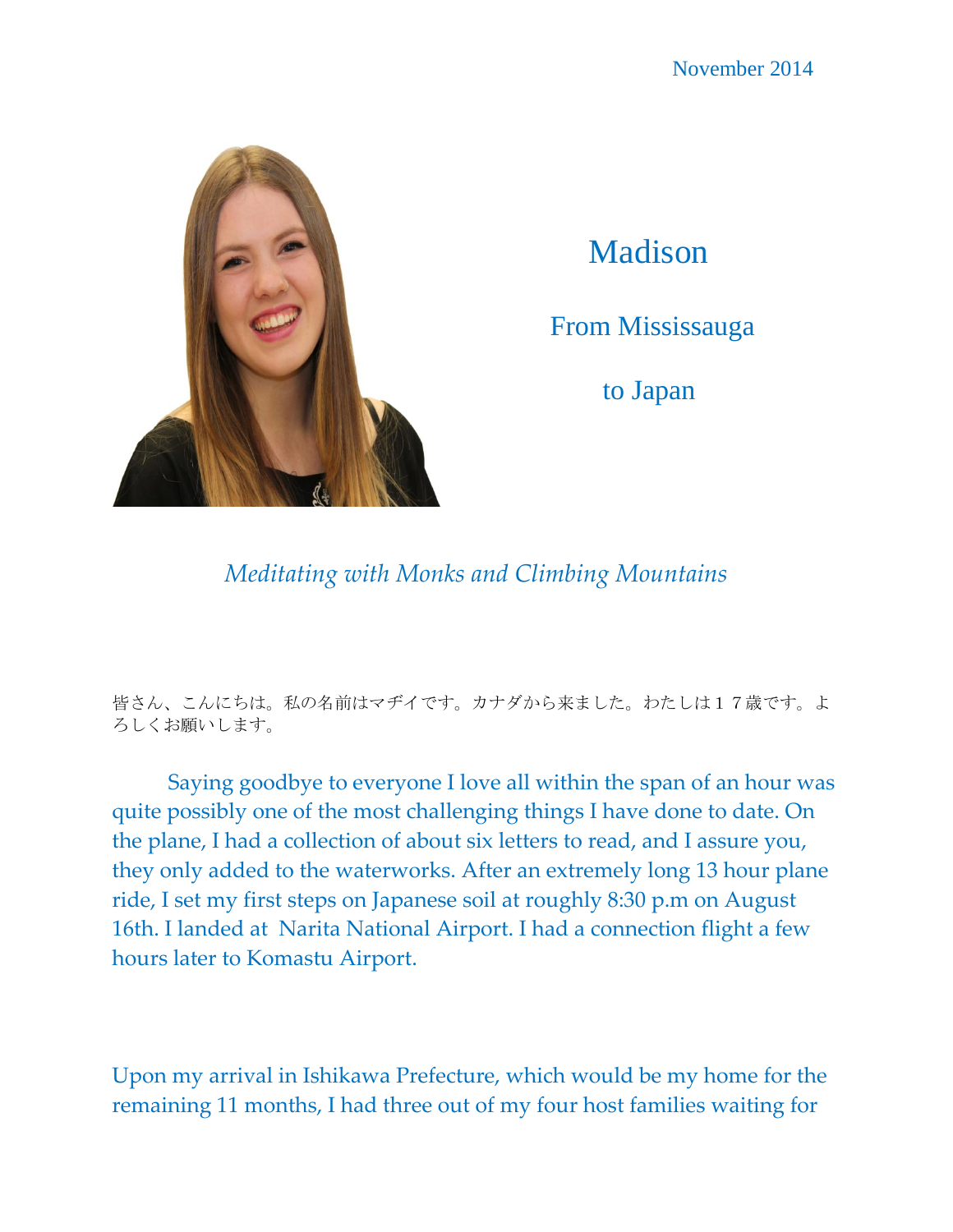me. I was greeted with many handshakes and photos were taken. And being in Japan of course, everyone insisted that they would take my *many* bags of luggage to the car for me. When we arrived home, we were served a late dinner. My family recognized that I was tired as I had not slept in well over 24 hours. They allowed me to go upstairs and I unpacked my bags that night.

During my first week in Japan, I experienced some much expected, but luckily, short-lived culture shock. My host family, took me sightseeing around Kanazawa and I did things such as go to Omi-cho Fish Market to purchase fresh fish that would be used in the making of sushi later that night, visited Kanazawa Higashi Chaya District, strolled around Kenrokuen Gardens and I was even introduced to my first session of Karaoke. Being my first time at Karaoke, I was led to believe that it was quite intense, but since then, I have had my fair share of Karaoke sessions with the other exchange students, and I have realized that I was proven wrong.

In my first week I realized what a beautiful and scenic country Japan is. My city, Kanazawa, is bordered with beautiful mountains painted in the distance. It truly does make for an excellent view and an even more excellent sunrise. Japan is truly a place I am sure that will always make it difficult to describe in a few words.. Japan is so different from Canada, and never ceases to amazes me with new breathtaking landscapes.

As for the school aspect: I attend school 5 days a week from 8:05 - 3:55. I attend seven 50-minute classes daily, as well as a lunch break. When I first started school, it was quite an out-of-body experience. I received (and still do, but to a lesser extent) many stares and the word "kawaii" (cute) being yelled at me. I find it to be funny that I am in a 9th grade class with the students two years younger than I am, calling me cute.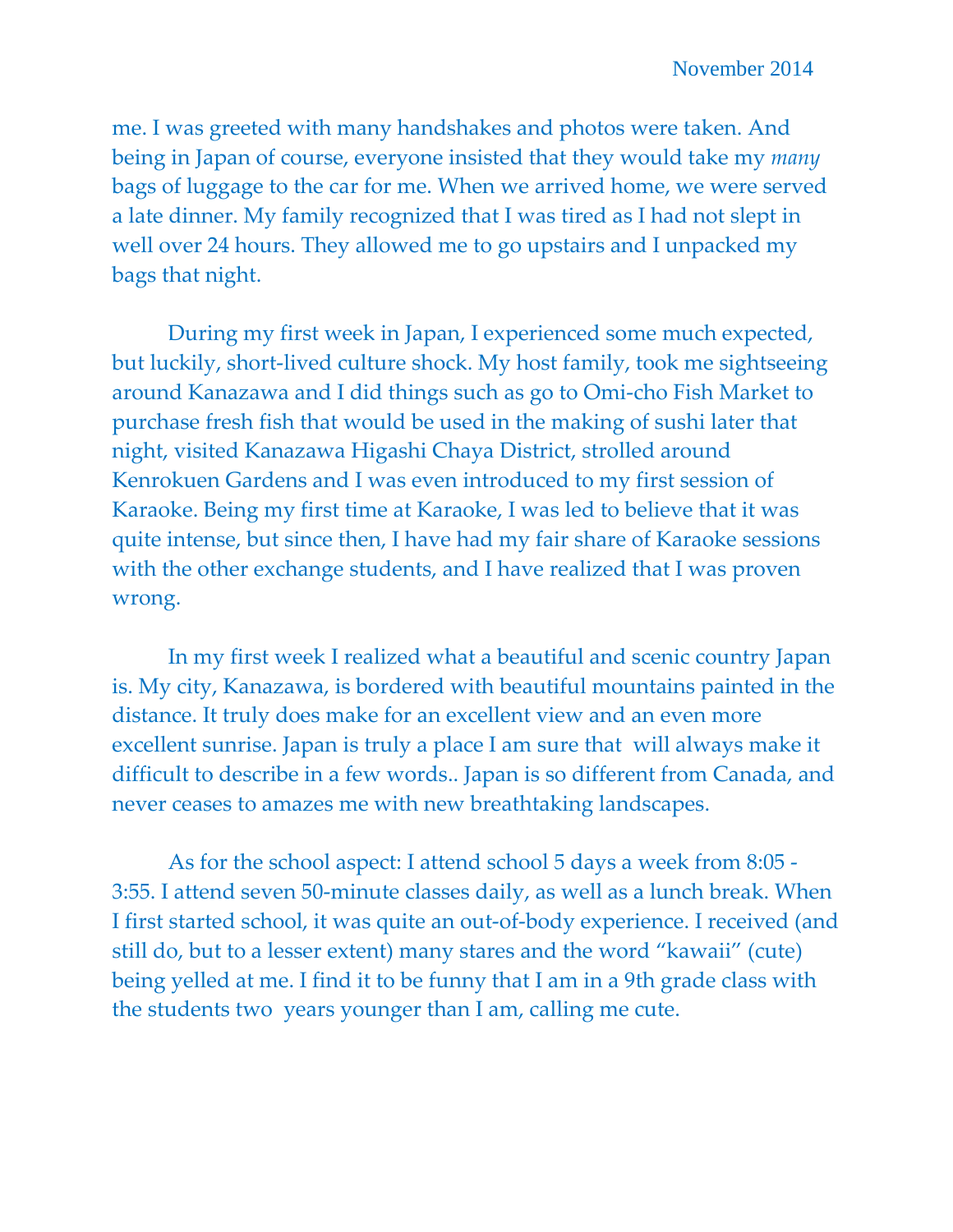I have even had girls write down "speeches" about how they would like to be my friend and read them to me in broken English. However, I must admit, all of the attention was and still tends to be quite the confidence booster.

Japanese high school is completely different from a Canadian high school. For my first weeks attending school, I found it to be very difficult to cope and adjust. However, I assure you that I have made the transition and I am now enjoying school! (As much as a 17-year old teenager can really enjoy school, that is). At the beginning of every class, we must stand up and bow to our teacher as we say, "onegaishimasu", meaning "please" and at the end of every lesson we must bow to our teacher as we say, "arigatou gozaimashita", meaning "thank you". I was quite shocked the first time this happened. At school, I study in every class and am proud to say that I only sleep in about one class per week! I find Japanese to be quite difficult. However, as I continue to study in every class from my multiple textbooks, attend Japanese lessons twice a week, and practice first-hand through communication with my friends and host parents, I am improving everyday!

The food here is truly amazing. I have a motto: "Try every food at least once. You never know if you like something until you try it! There is always a first for everything, and who knows, maybe it's a last as well, but you don't know until you try!" I've had some crazy food already in my first few months! For instance, does pickled plum candy (umeboshi ame) sound appetizing? I didn't think so either until I tried it. I was right. But I wouldn't have known unless I tried! Other than that, there are many delicious dishes such as okonomiyaki (savoury pancakes), yakisoba (fried noodles), yakuniku (grilled meat), and of course, sushi, tempura and sashimi.

Since being in Japan, I have already done some incredible things that I am very privileged to have gotten to experience. I have visited Osaka and Kyoto with my first host family.